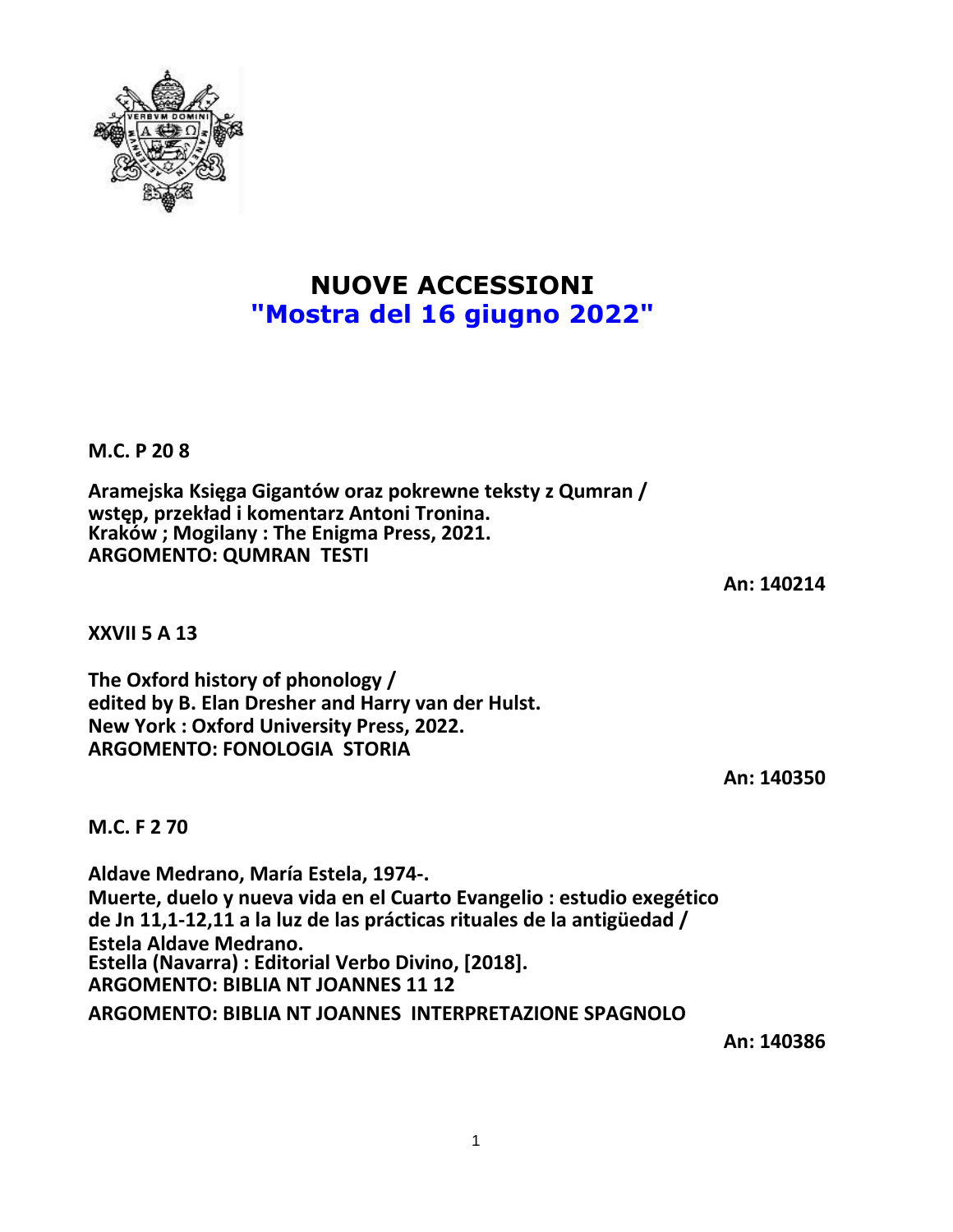**XXV 87 E 9**

**Bellucci, Nikola D. L'Egitto dei Flavi : sintesi e prospettive d'indagine alla luce della documentazione papirologica ed epigrafica egiziana / Nikola D. Bellucci e Brunella L. Longo. Oxford : Archaeopress Publishing Ltd, [2020]. ARGOMENTO: EGITTO ANTICO STORIA 69 96 DC**

**ARGOMENTO: EGITTO ANTICO STORIA GRECO ROMANO PERIODO ARGOMENTO: EGITTO ANTICO ARCHEOLOGIA**

**An: 140374**

**M.C. P 20 7**

**Dec, Przemysław, 1969-2018. Hymny dziękczynne z Qumran / Przemysław Dec ; opracował i uzupełnił Antoni Tronina. Kraków ; Mogilany : The Enigma Press, 2020. ARGOMENTO: QUMRAN TESTI ARGOMENTO: QUMRAN 1QH**

**An: 140216**

**M.C. P 20 2**

**Dec, Przemysław, 1969-2018. Zwój Hymnów Dziękczynnych z Qumran (1QHodajotª) : rekonstrukcja - przekład - komentarz / Przemysław Dec. Kraków ; Mogilany : The Enigma Press, 2017. ARGOMENTO: QUMRAN TESTI**

**ARGOMENTO: QUMRAN 1QH**

**An: 140217**

**XXIV 51 A 13.3**

**Dornauer, Aron, 1971-. Ausgrabungen auf dem Tell Halaf in Nordost-Syrien. III, Das Archiv des assyrischen Statthalters Mannu-kī-Aššūr von Gūzāna/Tall Ḥalaf / Aron Dornauer. Wiesbaden : Harrassowitz Verlag, 2014. ARGOMENTO: TELL HALAF SIRIA ARGOMENTO: SIRIA ARCHEOLOGIA ARGOMENTO: ACCADICO LINGUA TESTI**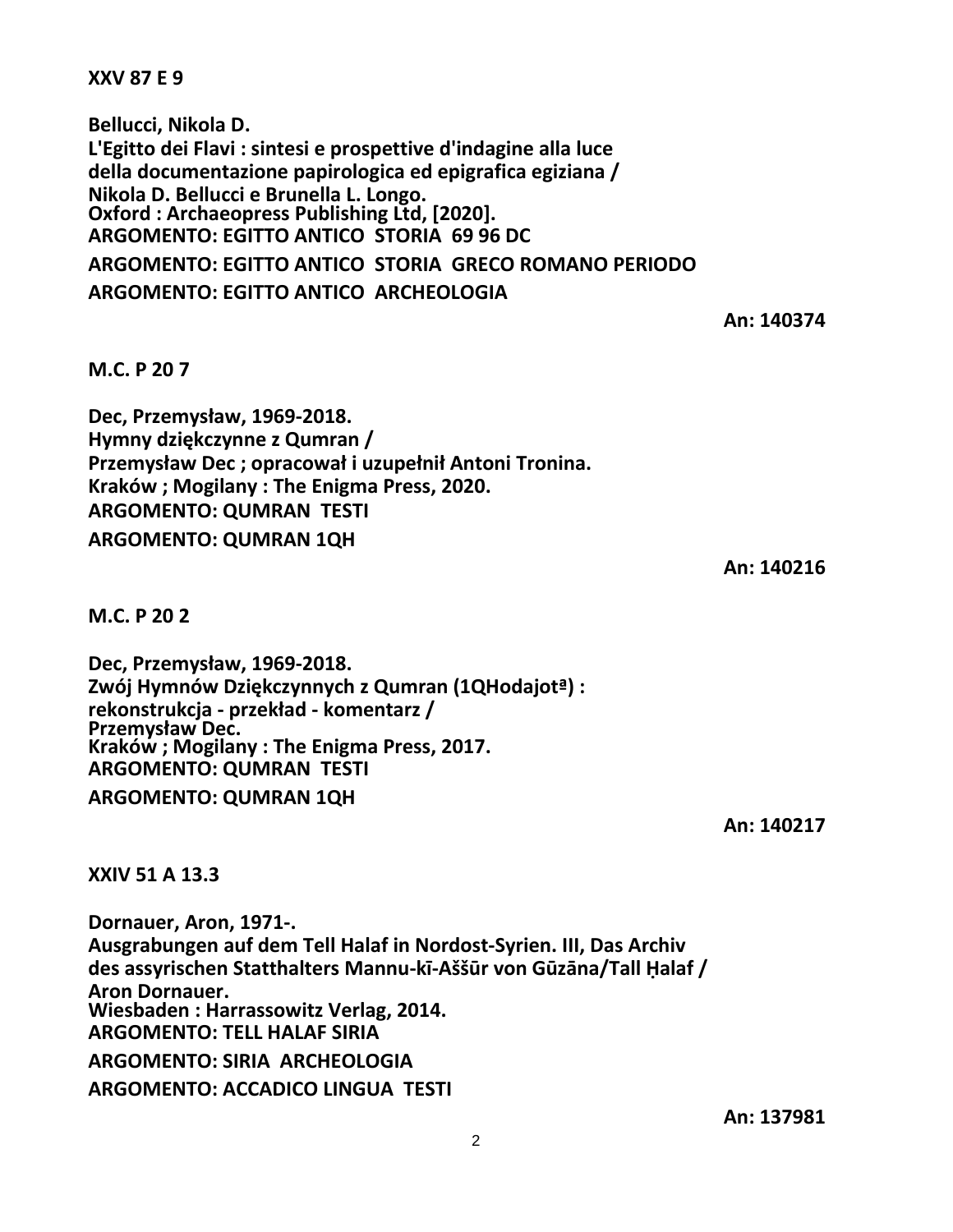**XIII 96 58**

**Furlong, Dean, 1974-. The identity of John the Evangelist : revision and reinterpretation in early christian sources / Dean Furlong. Lanham ; Boulder ; New York ; London : Lexington Books/Fortress Academic, [2020]. ARGOMENTO: IOHANNES SANTO APOSTOLO ARGOMENTO: EUSEBIUS CAESARIENSIS VESCOVO CIRCA 260 CIRCA 339 HISTORIA ECC LESIASTICA**

**ARGOMENTO: CRISTIANESIMO PRIMITIVO BIBBIA**

**An: 140388**

**M.C. C 28 A 74**

**Kessler, Rainer, 1944-. Schauen - Künden - Schreiben : Studien zur Prophetie / Rainer Kessler. Stuttgart : KBW Bibelwerk, [2022]. ARGOMENTO: BIBLIA VT PROFEZIE ARGOMENTO: PROFETISMO ARGOMENTO: BIBLIA VT PROPHETAE INTERPRETAZIONE TEDESCO**

**An: 140372**

**XXIII 29 23**

**Lawler, Andrew, 1961-. Under Jerusalem : the buried history of the world's most contested city / Andrew Lawler. New York : Doubleday, [2021]. ARGOMENTO: GERUSALEMME ARCHEOLOGIA ARGOMENTO: ISRAELE ANTICHITA**

**An: 140349**

**V 71 A 199**

**Olmo Lete, Gregorio del, 1935-. Lectura intertextual de la Biblia hebrea : ensayo de literatura comparada / Gregorio del Olmo Lete. Madrid : Editorial Trotta, [2018]. ARGOMENTO: BIBLIA VT LETTERATURA ARGOMENTO: BIBLIA VT ANALISI LETTERARIA**

**An: 140397**